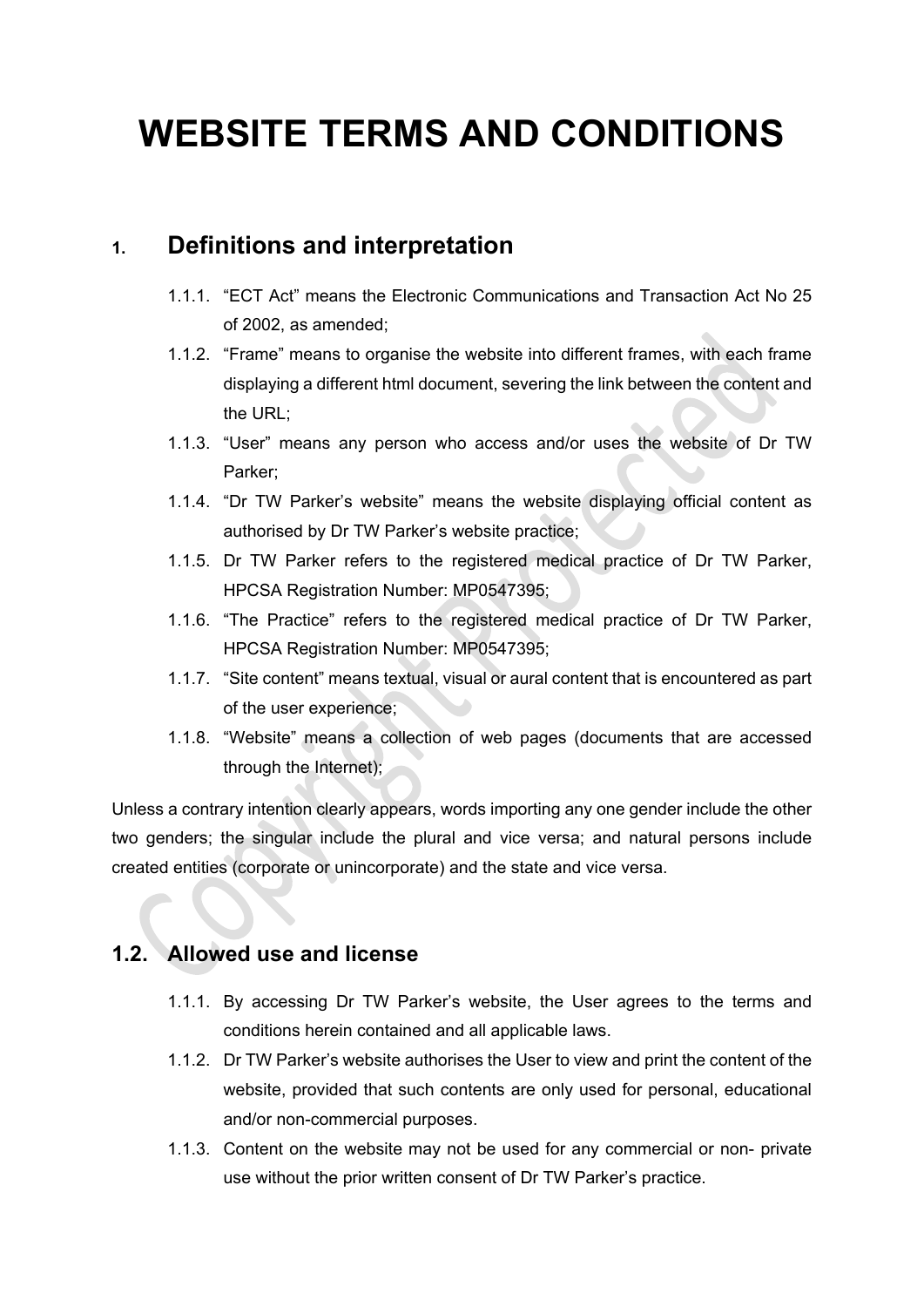- 1.1.4. Users may only access and use the website for lawful purposes.
- 1.1.5. No person may frame this website in any manner whatsoever without the prior written consent of Dr TW Parker's practice.
- 1.1.6. Users are not allowed to copy, reproduce, reuse, retransmit, adapt, publish, frame, post, upload, modify, broadcast or distribute any Site content in any way.

# **1.3. IP rights and domain names**

- 1.1.1. All intellectual property on the website, including but not limited to trademarks, domain names, patents, text, graphics, software, icons, hyperlinks, software, and design elements are the property of Dr TW Parker and are protected from infringement by domestic and international legislation.
- 1.1.2. All Site content remains the sole property of the relevant content owner and is protected under all relevant copyright, trademark, patent and other applicable laws.
- 1.1.3. Nothing on the Website should be construed as granting any licence or right to distribute content without the express written consent of Dr TW Parker.

#### **1.4. Severability**

If for any reason any of the provisions contained herein are found to be void or unenforceable it will be severed to the extent that it is void or unenforceable and the remaining provisions will continue in full force and effect.

#### **1.5. Waiver**

1.5.1 Although Dr TW Parker will make reasonable endeavours to ensure that the content on the website is reliable, inaccuracies may occur. It is therefore important that the User acknowledges that:

1.5.1.1. use of the website is at own risk;

1.5.1.2. the website is provided to the User 'as is'.

1.5.2. The User is furthermore prohibited from:

1.5.2.1. placing information, personal or otherwise, on Dr TW Parker's website;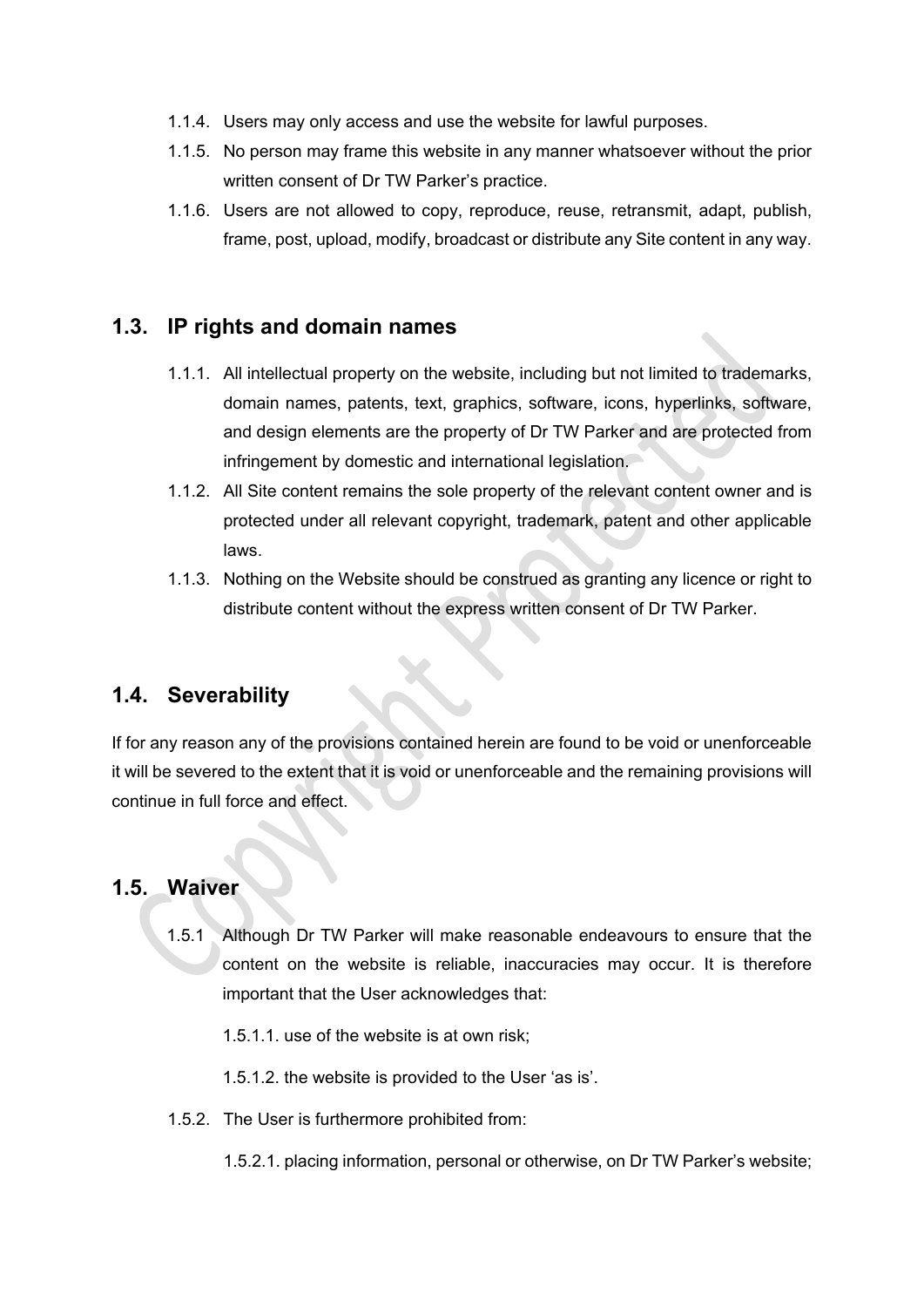- 1.5.2.2. creating additional hyperlinks on Dr TW Parker's website;
- 1.5.2.3. defacing Dr TW Parker's website;
- 1.5.2.4. deleting, altering and/or amending content on Dr TW Parker's website.

#### **1.6. Hyperlinks**

- 1.6.1. The Website may provide hyperlinks to other websites not controlled by Dr TW Parker's practice. Such links do not imply the endorsement, agreement or support of the content of such other sites.
- 1.6.2. Downloading material from these sites may risk infringing intellectual property.
- 1.6.3. It is the User's responsibility to access the authenticity of any website which may be hyperlinked to Dr TW Parker's website.
- 1.6.4. The Practice is not responsible for ensuring that hyperlinks are operational.

#### **1.7. Security**

- 1.7.1. Although Dr TW Parker acknowledges that a 100% secure online environment is unattainable, the Practice is committed to taking reasonable security measures to safeguard the content of its website.
- 1.7.2. The User's privacy is very important to Dr TW Parker. Any information provided to Dr TW Parker is therefore stored on a secure server.
- 1.7.3. Dr TW Parker does not sell or rent personal information about individual members (such as name, address, email address, telephone or fax number) to third parties.
- 1.7.4. Dr TW Parker may disclose personal information in response to a specific request by a law enforcement agency, subpoena, court order, or as required by law.
- 1.7.5. Dr TW Parker will collate the information which users give to the practice to provide users with services and personalise the use and visits of Dr TW Parker's website.
- 1.7.6. Dr TW Parker may also use such information to inform users, about changes in the services Dr TW Parker offers and/or about features that may be of interest to Users. By providing Dr TW Parker with this information, users consent to Dr TW Parker's use of it for these purposes and for the purposes outlined in Dr TW Parker's Privacy Policy, including for the purpose of processing User requests.
- 1.7.7. For further information regarding the Practice's treatment of a User's personal information, referred to the Privacy Policy.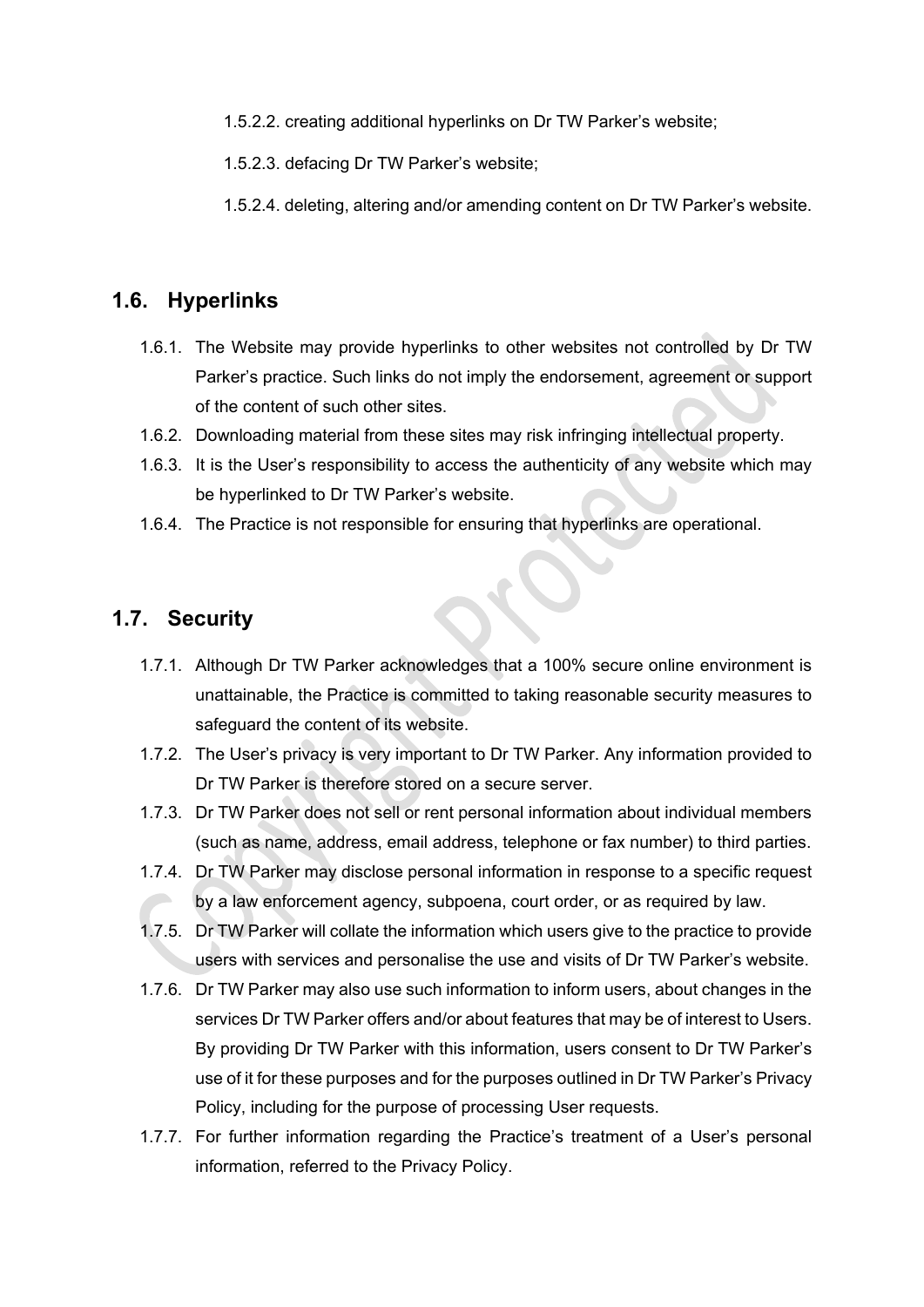#### **1.8. Disclaimer and limitation of liability**

- 1.8.1. Information contained on Dr TW Parker's website is for information purposes only and not intended to constitute professional advice as circumstances will vary from person to person.
- 1.8.2. The Practice is not liable to Users for information posted on Dr TW Parker's website.
- 1.8.3. The Practice is not liable for the actions of Users of Dr TW Parker's website.
- 1.8.4. By using Dr TW Parker's website, a User indemnifies, defends and holds harmless, its lawful agents, employees and representatives from all damages, losses and expenses, including legal expenses arising from the following:

1.8.4.1. any claims for the infringement of intellectual property rights, libel, defamation to any material the User may send to Dr TW Parker's website;

1.8.4.2. the User's breach of any provisions of these terms and conditions of Dr TW Parker's website;

1.8.4.3. any claims, cost, loss, damage or expense, whether directly or indirectly, whether monetary or otherwise, which any person may suffer as a result of or in consequence of the use of or reliance of any information or material provided for on Dr TW Parker's website;

- 1.8.5. The Practice its lawful agents, employees and representatives are further indemnified in respect of any costs, losses, damages or expenses which any person may suffer as a result of entering into any transaction with any third party, including Dr TW Parker, its lawful agents, employees and representatives as a result of or in consequence of the reliance of any information contained on Dr TW Parker's website or any related site.
- 1.8.6. In no event shall The Practice its lawful agents and representatives referred to in this website, be liable for any damages of whatsoever nature, whether for bodily, moral or material injury (including, without limiting, indirect, punitive, incidental and consequential damages, loss profits, expenses, costs, damage resulting from lost data or business interruption) resulting from the use or inability to use Dr TW Parker's website and the material contained therein, whether based on warranty, contractual or extra contractual liability, any other legal matters, and whether or not The Practice its lawful agents, employees and representatives are advised of the possibility of such damages.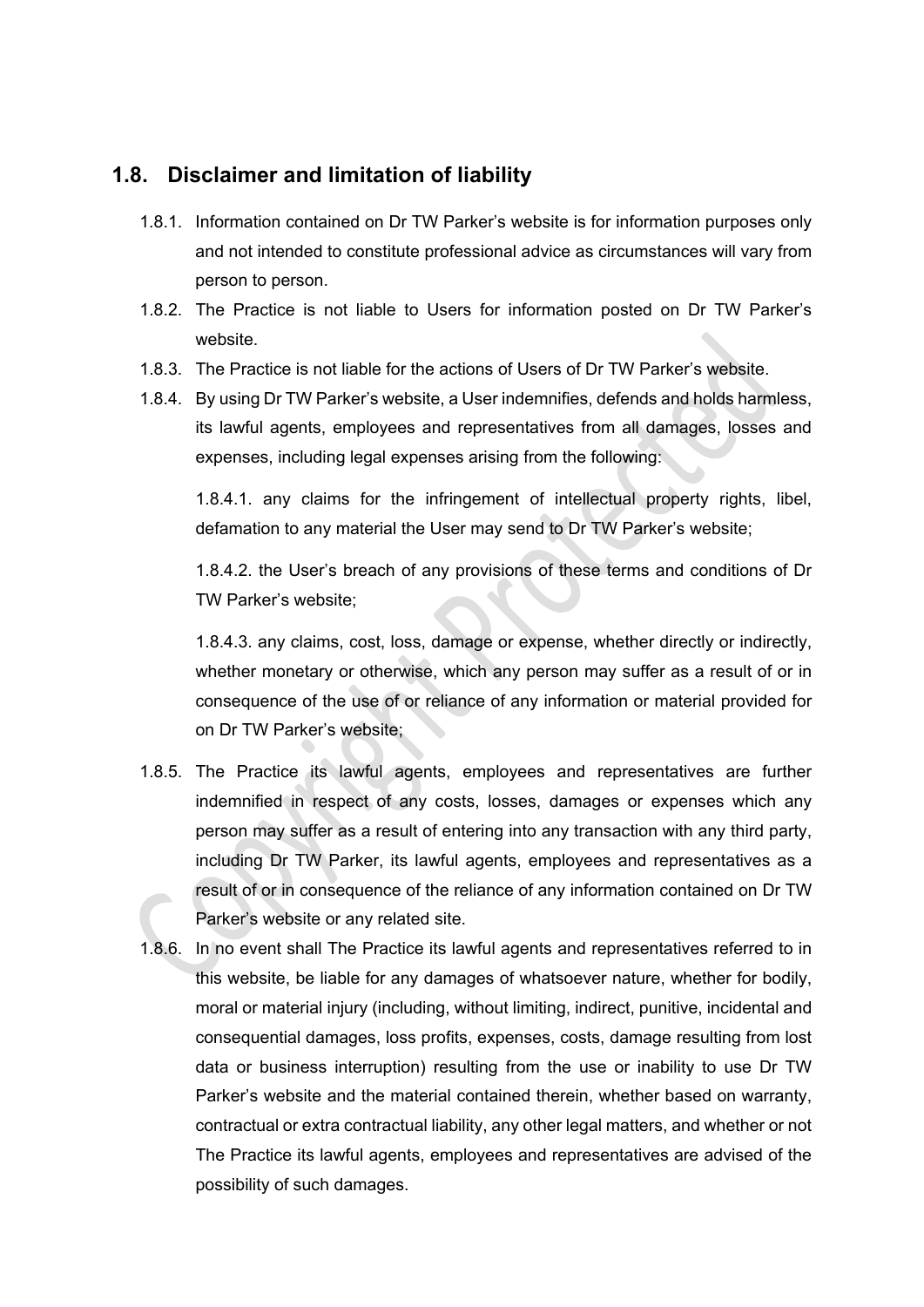#### **1.9. Removal and correction of content**

Users should report any untrue, inaccurate, illegal and/or harmful content appearing on Dr TW Parker's website. Dr TW Parker undertakes to correct and/or remove any such content as soon as it becomes aware thereof.

#### **1.10. Entire agreement**

- 1.10.1. The terms and conditions set out herein constitute the whole agreement between the User and The Practice and shall take precedence over any disclaimer and/or legal notices attached to any communications and/or postings received by The Practice from the User.
- 1.10.2. Any failure by The Practice to exercise or enforce any rights or provisions shall not constitute a waiver of such rights or provisions.
- 1.10.3. No amendment of these terms and conditions or any provision or term hereof or of any other conditions contained on this website shall be binding unless made by and recorded in writing by The Practice.
- 1.10.4. To the extent permissible by law The Practice shall not be bound by any express or implied term, representation, warranty, promise or the like not recorded herein.

# **1.11. Applicable law**

Dr TW Parker's website is hosted, controlled and operated from the Republic of South Africa, and therefore South African law governs the use of Dr TW Parker's website.

# **1.12. Jurisdiction**

The High Court of South Africa (Witwatersrand Local Division) shall have jurisdiction with regard to any legal proceedings whatever arising in terms of this Agreement.

#### **1.13. Legal costs**